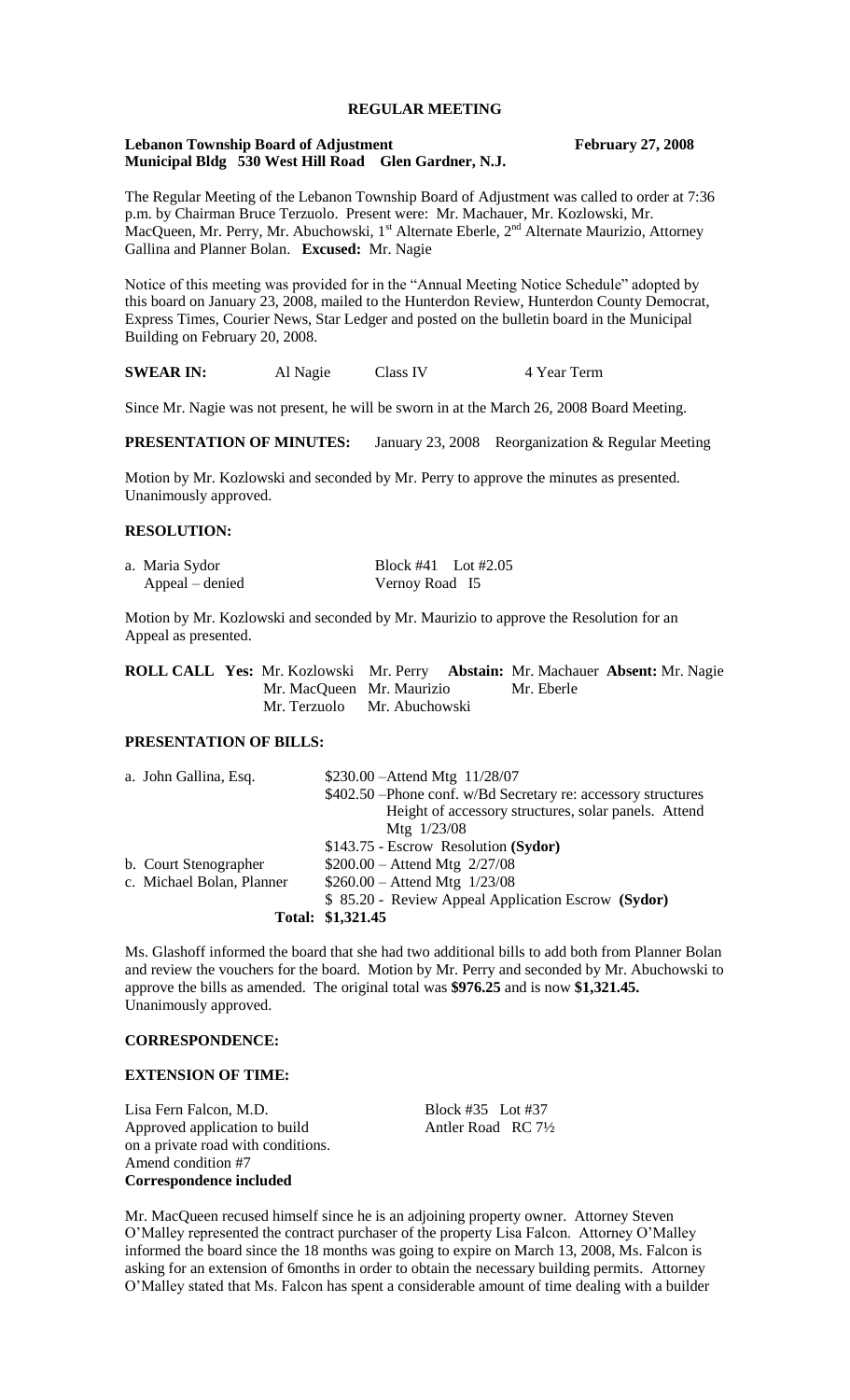## **Lebanon Township Board of Adjustment February 27, 2008 Page 2**

developing plans for a home and eventually had to change to another contractor whom she is working with now. Also condition #6 regarding the road improvements, the improvements will not be able to be completed until spring. With all this yet to be completed, the applicant is requesting an extension of 6 months per Attorney O'Malley.

Attorney Gallina noted that in Engineer Lorentz's letter the request of 6 months was not unreasonable and there have been no changes in zoning since the original approval by the board. Also in Engineer Lorentz's letter, he recommended that the Fire Chief inspect the improvements since he would be better qualified to assess the issue of providing emergency access to the property.

During the board's questions of the applicant, they found that the applicant has demonstrated good cause for the extension of time. It was suggested to the applicant that an extension of time of 1 year would be more reasonable considering everything that needs to be accomplished.

Chairman Terzuolo opened the hearing to the public, there were no questions. Since this is not a public hearing, Chairman Terzuolo asked for a motion. Motion by Mr. Maurizio and seconded by Mr. Kozlowski to grant the extension of time for a period of one year, expiring on March 13, 2009 and with the Lebanon Township Fire Chief to do the inspections and approved before any construction permits being issued.

| <b>ROLL CALL</b> | <b>Yes:</b> Mr. Machauer<br>Mr. Kozlowski Mr. Eberle | <b>Absent:</b> Mr. Nagie<br>Mr. Abuchowski |  |
|------------------|------------------------------------------------------|--------------------------------------------|--|
|                  | Mr. Terzuolo<br>Mr. Perry                            | Mr. Maurizio                               |  |

## **Attorney Gallina will prepare the Resolution to be placed on the next meeting agenda of March 26, 2008**

## **NEW BUSINESS:**

Robert & Sherry Dell Elba Block #69 Lot #15 Washington, N.J. 07882

86 West Steward St. Musconetcong River Road R  $1\frac{1}{2}$ 

# **PUBLIC HEARING Waivers & Bulk Variances Section 400 Schedule I (Ltr from Atty Gallina)**

Chairman Terzuolo asked Attorney Gallina if all the notices are in order. Attorney Gallina had the following items marked into evidence: **A1**-Zoning Permit, **A2-**Taxes Paid, **A3**-Certified List of Property Owners (Leb Twp.), **A4**-Certified List of Property Owners (Washington Twp.), **A5**- Notice to Property Owners, **A6**-POD Slips, **A7**-Affadavit of Proof of Service, **A8**-Notice in Newspaper, **A9**-Survey prepared by Eldon Allen dated 4/15/02, revised 2/14/08.

Attorney Stuart Ours represented the applicants and made a presentation to the board. Attorney Ours reviewed for the board the reasons for the variances. The following variances are being requested: lot area, lot width, lot frontage and front yard setback. The applicant would like to construct a home on the property which does not meet the bulk requirements for the R 1½ zone. Because of the steep slopes, the house needs to be placed in a portion of the front yard setback which requires a variance for the front yard setback.

At this time Robert Dell Elba was sworn in to give testimony. Attorney Ours passed around to the board the photos of the property which show the steepness and the narrowness of the property. Attorney Ours had photos marked into evidence. **A10-**set of 7 photographs. Mr. Dell Elba stated presently there is a small cottage on the property which will be demolished. They would like to build a 2 bedroom log home approximately 42x42. There is an existing well and functioning septic on the property. At the conclusion of the applicant's testimony, Chairman Terzuolo asked the board if they had questions of the applicant. Mr. Machauer asked about the 400' elevation line behind the house and the steep grade and noted that the area was heavily treed. Mr. MacQueen asked how long has the house been abandoned. Mr. Dell Elba answered 8-9 years. Mr. MacQueen asked about the well and the septic, has there0 been any testing on the well, is it a well pit or drilled well. Mr. Dell Elba said the well is a drilled well.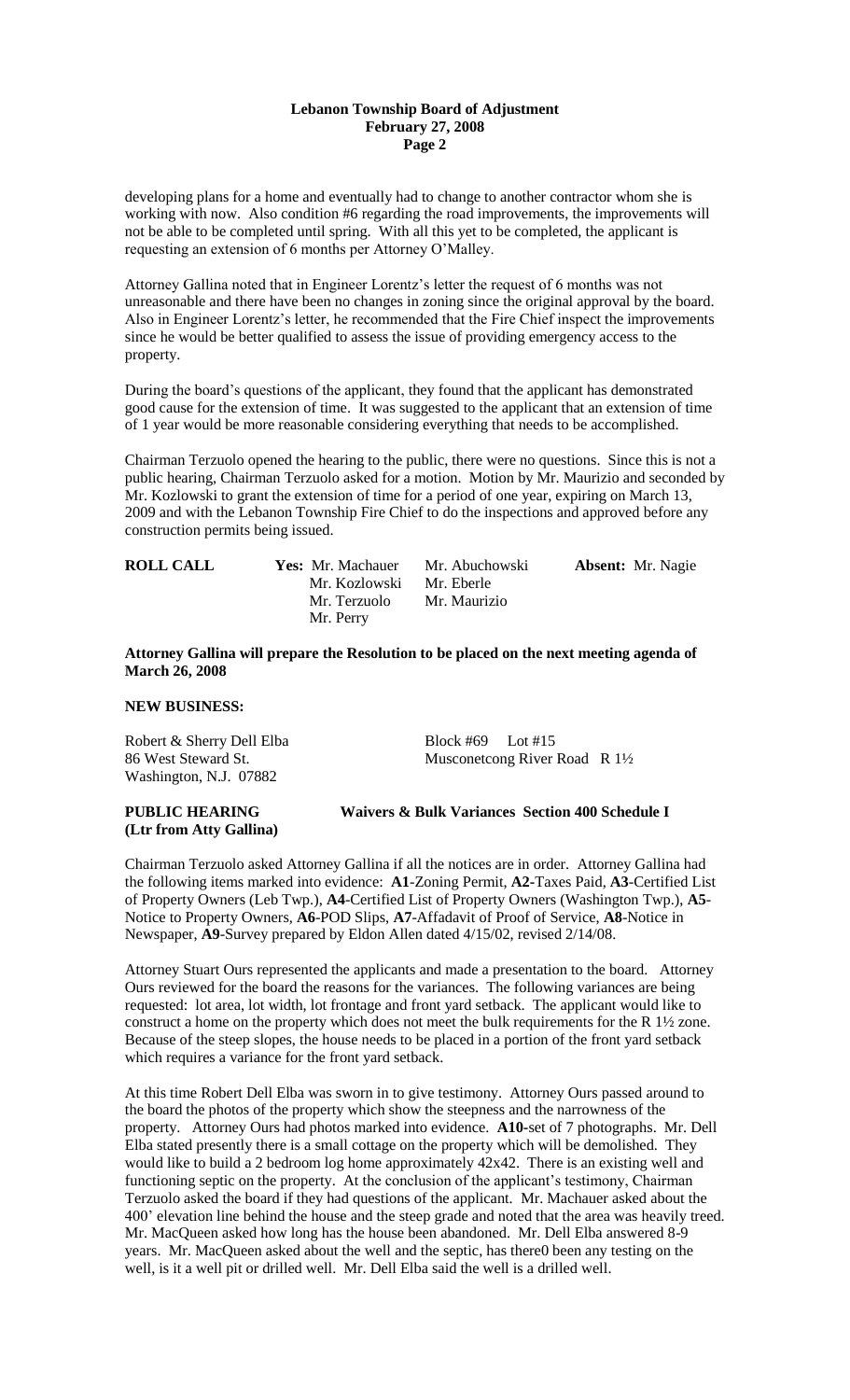## **Lebanon Township Board of Adjustment February 27, 2008 Page 3**

Planner Bolan noted that the applicant is not requesting a variance for disturbance of steep slopes. If the County Board of Health requires the applicant to relocate the septic system, there is no variance being requested as part of this application. Planner Bolan stated that if the applicant has to move the septic from the front it will have to go on steep slopes in the back and he didn't think the board would want to grant that variance for steep slope disturbance. Also the SCS plan shows a topsoil stockpile located behind the proposed house in the steep slope area. The applicant agreed not to have the topsoil stockpile located in the steep slope area. At this time the following was marked into evidence: **A11**-Plot Plan prepared by Jess Symonds, Biggs Engrs. Dated 12/12/06, **A12**-SCS Plan prepared by Jess Symonds, Biggs Engrs dated 12/12/06, 3 pages.

Zoning Officer, John Flemming questioned the lot across the road that belongs to the applicant and noted that it is not unusual for people who have those small lots along a river seem to develop it without permits. Mr. Flemming stated that all you can do is mow the grass. Mr. Flemming suggested to the board that an as-built location survey be furnished when the new foundation is completed to confirm the existing building footprint. The applicant agreed to provide an as-built.

Chairman Terzuolo opened the hearing to the public for questions of the applicant. There were none. Chairman Terzuolo then opened the hearing to the public for statements and comments. There were none.

Attorney Ours gave his summation at this time. Chairman Terzuolo announced that the evidence taking portion of the hearing is now closed. The board deliberated at this time. The board found that removing the existing unsafe structure and replacing it with a new single family home would enhance the neighborhood. Due to the size, shape and slope of the lot, the applicant has demonstrated that the requested variances are reasonable and will not cause any detriment to the public good and not be detrimental to the zoning ordinance. At the conclusion of the board's deliberations, motion by Mr. Kozlowski and seconded by Mr. Perry to grant the bulk variances to construct a new single family dwelling on the property with the following conditions:

- a. The applicant shall obtain all other necessary approvals from all other agencies having jurisdiction, including by not limited to Hunterdon County Board of Health.
- b. All building permits shall be obtained within 18 months of the date of the Resolution.
- c. The proposed home will be built in the location as shown on the survey of Eldon Allen. The deck on the proposed new home will have a front yard setback. of 28' from the Musconetcong River Road.
- d. An "As Built" survey will be furnished when the foundation of the new home is completed.
- e. The topsoil stockpile will not be located in the steep slope area of the property.

| <b>ROLL CALL Yes: Mr. Machauer</b> | Mr. Perry                    | <b>Absent:</b> Mr. Nagie |
|------------------------------------|------------------------------|--------------------------|
|                                    | Mr. Kozlowski Mr. Abuchowski |                          |
| Mr. MacQueen Mr. Eberle            |                              |                          |
| Mr. Terzuolo                       |                              |                          |

#### **Attorney Gallina will prepare the Resolution for the next board meeting on March 26, 2008.**

# **ITEMS FOR DISCUSSION:**

#### **a. Annual Report – Planner Bolan**

**d. Trucks – Zoning Officer**

Planner Bolan reviewed for the board the Year End Report prepared by the Board Secretary. It was noted that the Cingular application was withdrawn not denied. During the discussion, Chairman Terzuolo brought up the subject of Trucks and Weights. The board discussed this issue at length. At the conclusion of the board's discussion, Planner Bolan will prepare the Annual Report for the board to review and approve.

### **b. Extension of Time – Zoning Officer**

Mr. Flemming expressed concern regarding granting extension of time to an application when the approval time had already expired. Attorney Gallina said the ordinance states that if your time has expired you would need to reapply to the board. Chairman Terzuolo said that in our ordinance